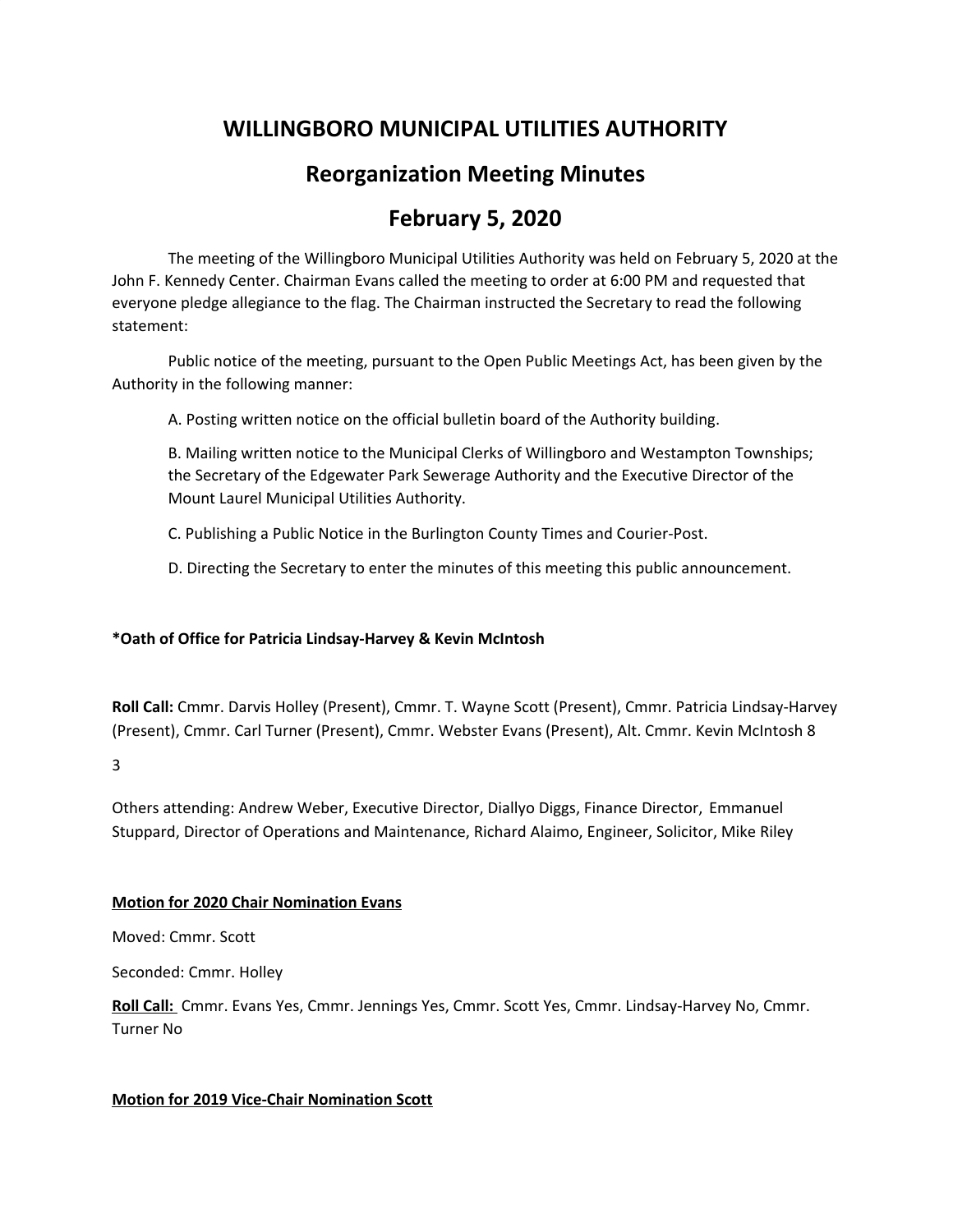Moved: Cmmr. Evans

Seconded: Cmmr. Holley

**Roll Call:** Cmmr. Evans Yes, Cmmr. Jennings Yes, Cmmr. Scott Yes, Cmmr. Lindsay-Harvey No, Cmmr. Turner No

## **Motion to Postpone Professional Service Appointments until the next Meeting Following Interviewing all Candidates**

Moved: Cmmr. Lindsay-Harvey

Seconded: Cmmr. Turner

#### **Discussion**

Cmmr. Lindsay-Harvey: We have not met as a board discuss professionals and I do not feel comfortable.

Cmmr. Turner: I don't think the new members in tune with the present consultants. I think postponing the appointments and interviewing candidates will help by giving the new commissioners time to understand the process and what we look for.

**Roll Call:** Cmmr. Evans Yes, Cmmr. Jennings Yes, Cmmr. Scott No, Cmmr. Lindsay-Harvey Yes, Cmmr. Turner Yes

#### **Motion to Extend Current Contracts up to an Additional 30 Days**

Moved: Cmmr. Holley

Seconded: Cmmr. Lindsay-Harvey

**Roll Call:** Cmmr. Evans Yes, Cmmr. Jennings Yes, Cmmr. Scott Yes, Cmmr. Lindsay-Harvey Yes, Cmmr. Turner Yes

### **Motion to select Burlington County Times & Courier Post newspapers for publications in order to conform to the provisions of the Open Public Meetings Law.**

Moved: Cmmr. Scott

Seconded: Cmmr. Lindsay-Harvey

**Roll Call:** Cmmr. Evans Yes, Cmmr. Jennings Yes, Cmmr. Scott Yes, Cmmr. Lindsay-Harvey Yes, Cmmr. Turner Yes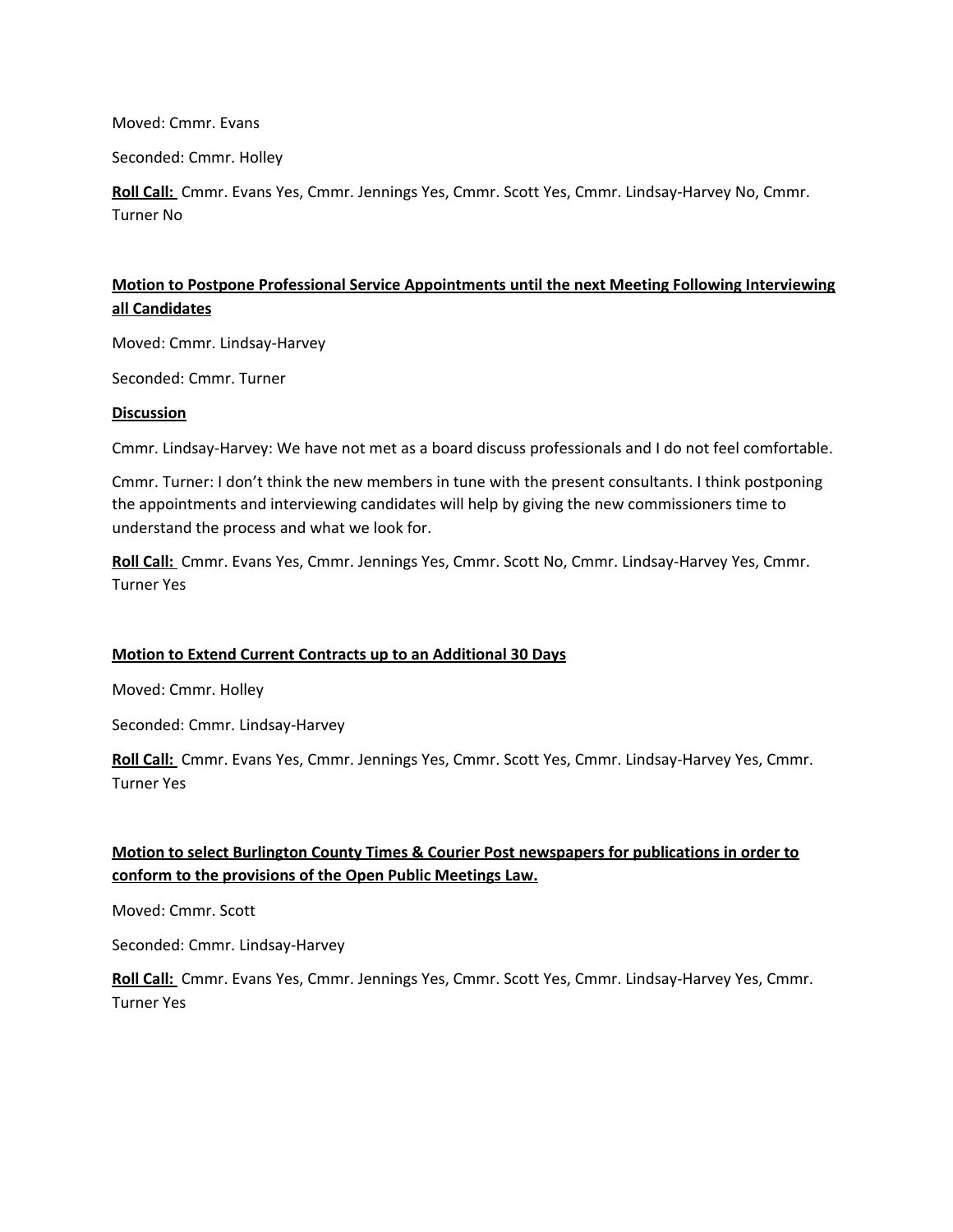# Motion to set the date, time and location to hold all regular meetings of the Authority and authorize **the Schedule of Meeting dates to be advertised in accordance with the provisions of the Open Public Meetings Law**

Moved: Cmmr. Holley

Seconded: Cmmr. Lindsay-Harvey

**Roll Call:** Cmmr. Evans Yes, Cmmr. Jennings Yes, Cmmr. Scott Yes, Cmmr. Lindsay-Harvey Yes, Cmmr. Turner Yes

#### **Resolution 2020-2-5-2 Cash Management Plan January 1, 2020 to December 31, 2020**

Moved: Cmmr. Lindsay-Harvey

Seconded: Cmmr. Holley

**Roll Call:** Cmmr. Evans Yes, Cmmr. Jennings Yes, Cmmr. Scott Yes, Cmmr. Lindsay-Harvey Yes, Cmmr. Turner Yes

#### **Comments from the Public**

Mayor Worthy: Thank you for pushing the time of the meeting back.

Will Westin: Would also like to thank board for pushing the time back and request board members as well as executive director us microphone when speaking.

#### **Motion to Adjourn**

Moved: Cmmr. Scott

Seconded: Cmmr. Turner

**Roll Call:** Cmmr. Evans Yes, Cmmr. Jennings Yes, Cmmr. Scott Yes, Cmmr. Lindsay-Harvey Yes, Cmmr. Turner Yes

### **Certification of Minutes**

I hereby certify the above to be a true and correct copy of the approved Minutes of the

February 5, 2020, Regular Meeting of the Willingboro Municipal Utilities Authority.